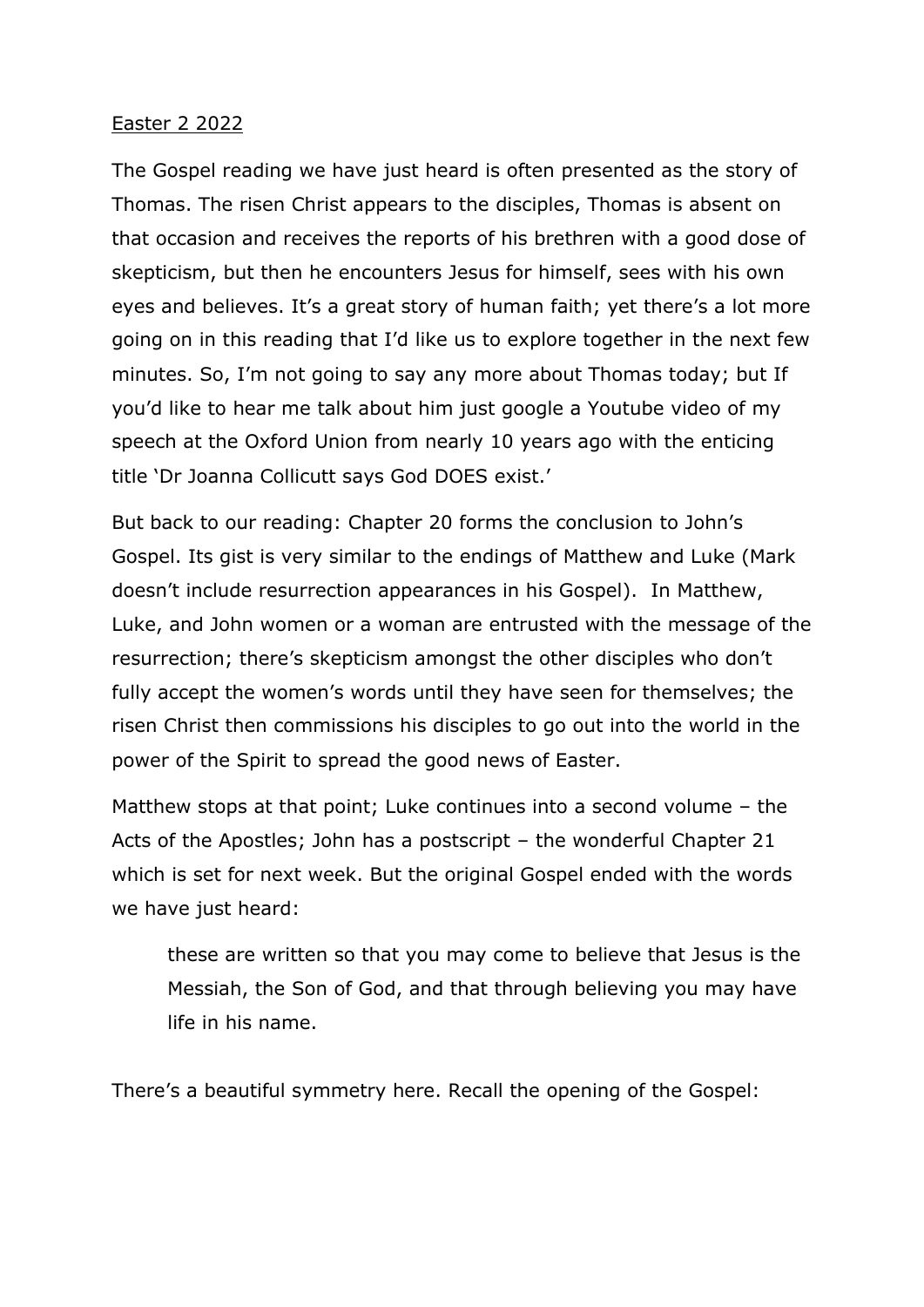in him was life, and the life was the light of all people… to all who received him, who believed in his name, he gave power to become children of God,

If you were at St Mary's the last time I preached here in January (on the wedding at Cana), you might remember that I talked about the 'L' word in John's Gospel, on how the writer wants us to understand that Jesus came to give us life in all its fullness. And here at the end he hammers his message home 'these are written that you may have life in his name.'

But what kind of life? Certainly, something more than existence; he's talking about a way of being based on a foundation of deep peace, infused with meaning and purpose, and expressed in loving relationships. Jesus has spelt this out in his greeting 'Peace be with you', in his earlier assertion that his Way is the Way of Truth, and in his new commandment to love one another as he has loved us. But now as he breathes his Spirit into his disciples he reveals more. There are two important things to notice here. First, who gets to receive the Spirit and secondly how this is to work out in their lives.

It's clear from John's account that not all of the Twelve were in the house when Jesus entered through the locked doors – Thomas wasn't there for one. It's also clear that several other disciples not from among the Twelve were there, almost certainly including Mary Magdalene, as she had gone to the house to tell them, 'I have seen the Lord.'

This wasn't an elite group. Just as in Luke's account of the Day of Pentecost a mixed group of Jesus' comrades, male and female, leaders and followers, somebodies and nobodies, were all together.

The Spirit is given to the gathered community, not to certain designated individuals. This is reflected in the prayer for candidates that we say immediately following baptism, a baptism we received anew at the beginning of today's service through the sprinkling of baptismal water: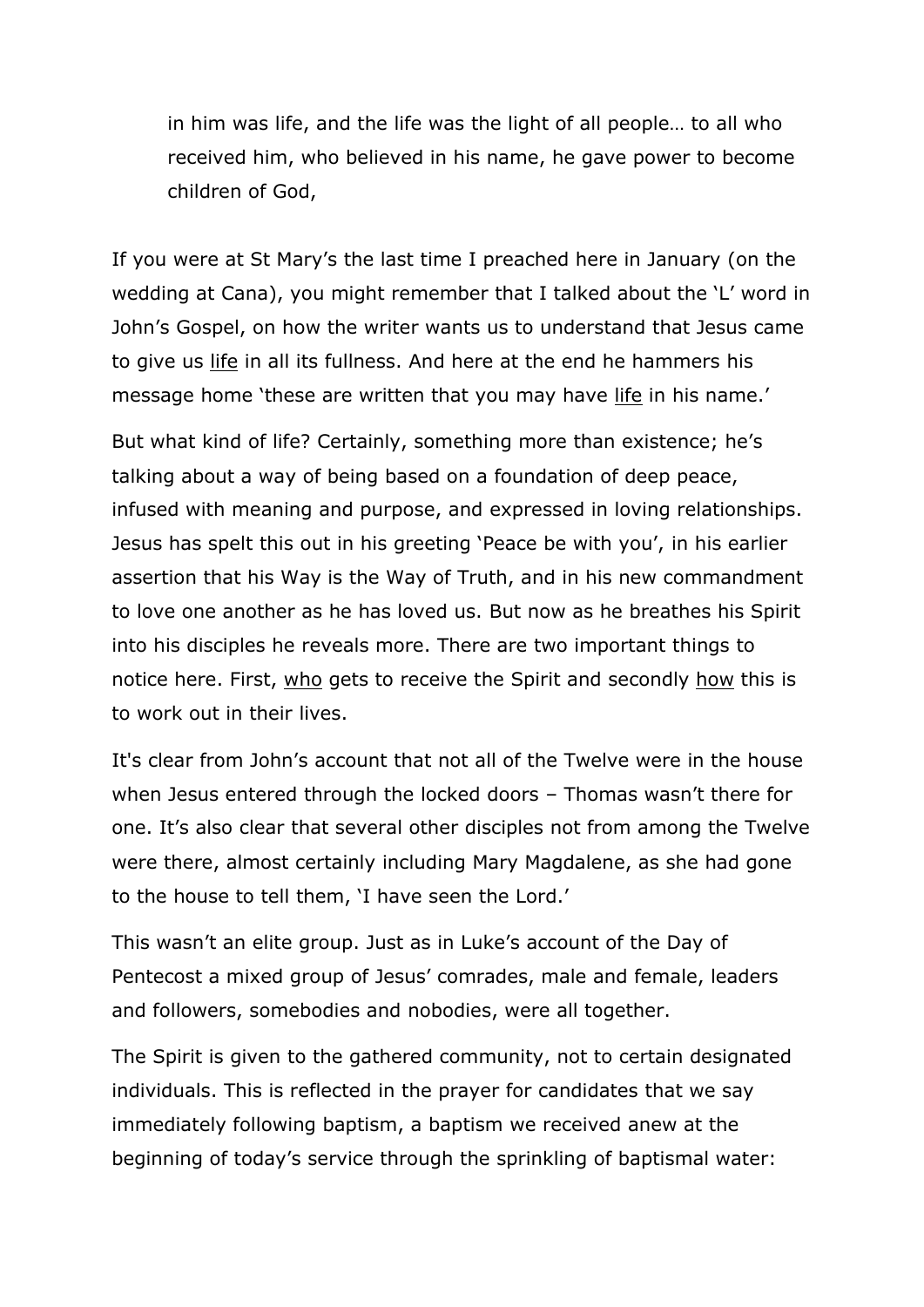May God, who has received you by baptism into his church, pour upon you the riches of his grace, that within the company of Christ's pilgrim people you may daily be renewed by his anointing Spirit, and come to the inheritance of the saints in glory.

So, the Spirit is for all baptized Christians in the context of the community of faith in which we find ourselves. And how does this work out in our lives? According to St Paul we get to experience intimacy with God our loving parent whom we are able to call on as our Abba, and we find our lives more prone to love, joy, peace, patience, kindness, generosity, faithfulness, gentleness, and self-control.

But in our reading Jesus says something else very specific: 'If you forgive the sins of any, they are forgiven them; if you retain the sins of any, they are retained." Because the Son of Man has authority on earth to forgive sins, his body, the community of Christians baptized in water and the Spirit, also has this authority.

This is a difficult idea and, over the yeas it's provoked controversy and disagreement. In more Catholic traditions the pronouncement of God's forgiveness is seen as the exclusive role of individuals ordained as presbyters. But the Reformation was a push-back against that; Protestantism points to passages such as those set for our other readings for today – Peter and John's insistence in Acts Chapter 5 that the Holy Spirit is given to all those who obey the teaching of Jesus, and the first chapter of the Book of Revelation that insists that all Christians are priests.

The Eastern Orthodox tradition is perhaps the most instructive because so much of its theological understanding is based on deep prayer in the Spirit. For example, the eleventh century monk Symeon the New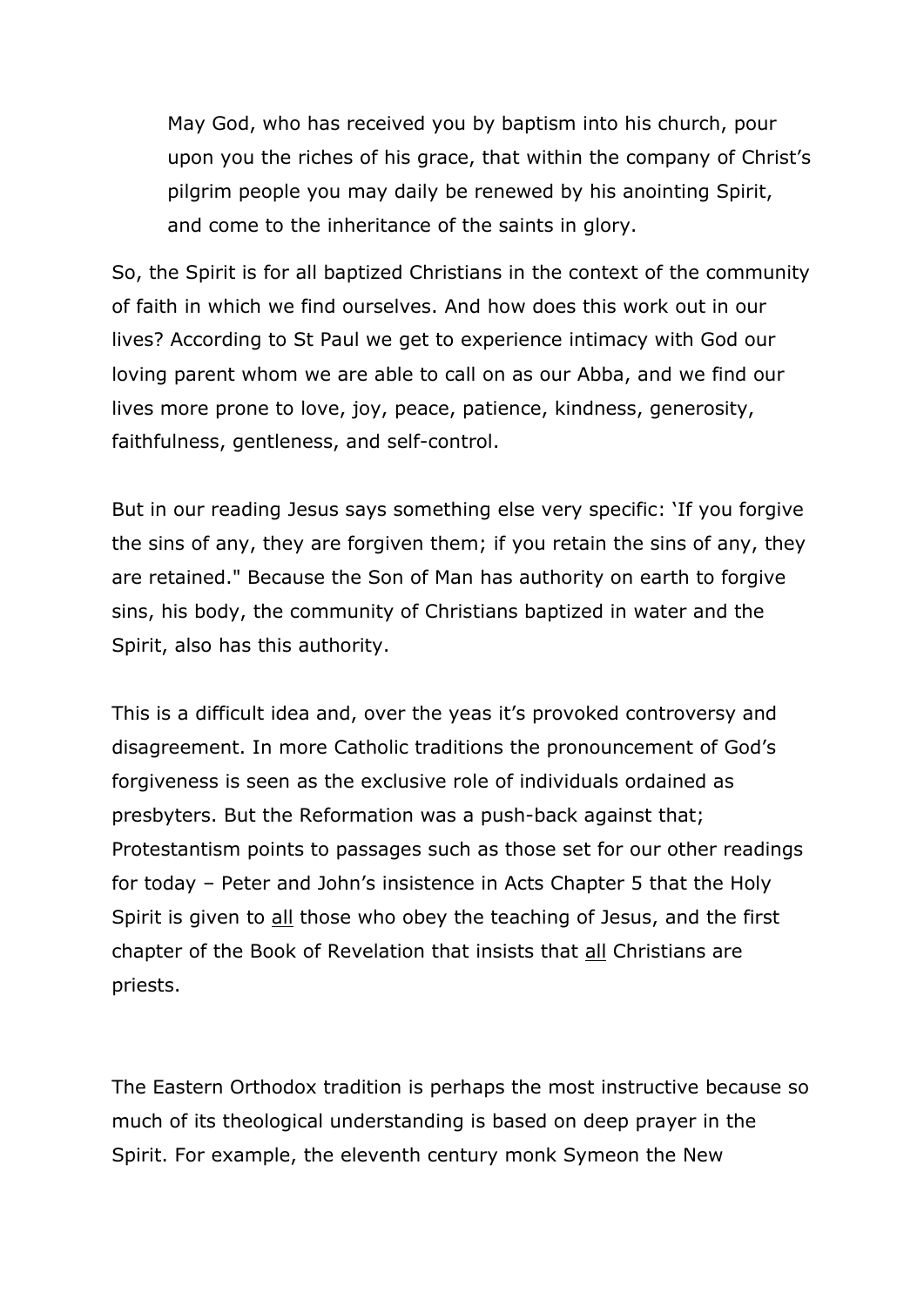Theologian held that where forgiveness of sins is concerned ordination is not as important as a personal relationship with Jesus. He wrote:

Do not try to be a mediator on behalf of others until you have yourself been filled with the Holy Spirit, until you have come to know and to win the friendship of the King of all with conscious awareness in your soul.

He was happy to put his money where his mouth was by permitting lay monks and nuns to act as spiritual directors and confessors.

As in everything else, we in the Church of England navigate our way through these troubled waters by permitting a range of perspectives, but the emphasis remains strongly on the priesthood of the whole people of God. Listen to the introduction to the service of ordination:

God calls his people to follow Christ, and forms us into a royal priesthood, a holy nation, to declare the wonderful deeds of him who has called us out of darkness into his marvellous light. The Church is the Body of Christ, the people of God and the dwelling-place of the Holy Spirit. In baptism the whole Church is summoned to witness to God's love and to work for the coming of his kingdom.

To serve this royal priesthood, God has given a variety of ministries.

The service culminates in the ordination of the candidates not to become priests (because we already are), but to the 'office and work of a priest' in a particular community. It's a nice distinction but it's crucial.